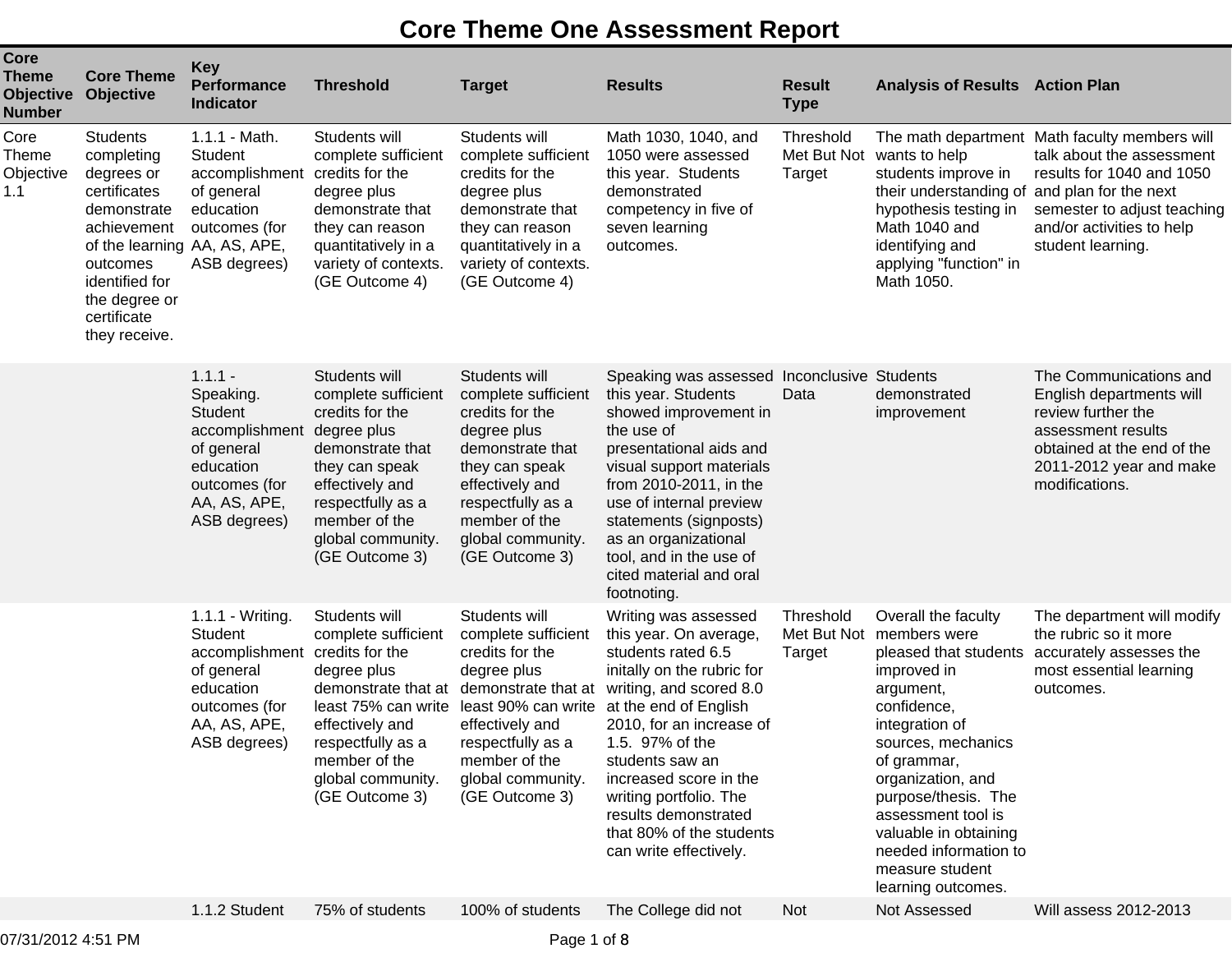| Core<br><b>Theme</b><br><b>Objective</b><br><b>Number</b> | <b>Core Theme</b><br><b>Objective</b> | <b>Key</b><br><b>Performance</b><br><b>Indicator</b>                                                                                                                                        | <b>Threshold</b>                                                                                                                                                                                                                                                                                                                                                                                                                                                                                                                                               | <b>Target</b>                                                                                                                                                                                                                                                                                                                                                                                                                                                                                                                                  | <b>Results</b>                                                                                                                                                                                                                                                                  | <b>Result</b><br><b>Type</b>       | <b>Analysis of Results Action Plan</b>                                                                                                                                                                                          |                                                                                                                                                                                                                                                                                                                                                                                                                                                                                                                                                                                                                                                                                                                                                                                                                                                                                                                                                     |
|-----------------------------------------------------------|---------------------------------------|---------------------------------------------------------------------------------------------------------------------------------------------------------------------------------------------|----------------------------------------------------------------------------------------------------------------------------------------------------------------------------------------------------------------------------------------------------------------------------------------------------------------------------------------------------------------------------------------------------------------------------------------------------------------------------------------------------------------------------------------------------------------|------------------------------------------------------------------------------------------------------------------------------------------------------------------------------------------------------------------------------------------------------------------------------------------------------------------------------------------------------------------------------------------------------------------------------------------------------------------------------------------------------------------------------------------------|---------------------------------------------------------------------------------------------------------------------------------------------------------------------------------------------------------------------------------------------------------------------------------|------------------------------------|---------------------------------------------------------------------------------------------------------------------------------------------------------------------------------------------------------------------------------|-----------------------------------------------------------------------------------------------------------------------------------------------------------------------------------------------------------------------------------------------------------------------------------------------------------------------------------------------------------------------------------------------------------------------------------------------------------------------------------------------------------------------------------------------------------------------------------------------------------------------------------------------------------------------------------------------------------------------------------------------------------------------------------------------------------------------------------------------------------------------------------------------------------------------------------------------------|
|                                                           |                                       | of Associate of<br><b>Applied Science</b><br>education<br>outcomes (for<br>AAS degrees)                                                                                                     | accomplishment achieve the applied<br>science education<br>outcomes particular<br>to their program of<br>study.                                                                                                                                                                                                                                                                                                                                                                                                                                                | achieve the applied<br>science education<br>outcomes particular<br>to their program of<br>study.                                                                                                                                                                                                                                                                                                                                                                                                                                               | assess this KPI this<br>year.                                                                                                                                                                                                                                                   | Assessed                           | Not Assessed                                                                                                                                                                                                                    | Will assess 2012-2013                                                                                                                                                                                                                                                                                                                                                                                                                                                                                                                                                                                                                                                                                                                                                                                                                                                                                                                               |
|                                                           |                                       | 1.1.3 Student<br>accomplishment<br>of program-<br>specific learning<br>outcomes (all<br>degrees and<br>certificates)                                                                        | Students who<br>complete degrees<br>or certificates will<br>be able to<br>demonstrate<br>achievement of<br>70% or more of the<br>learning outcomes<br>in their instructional<br>program.                                                                                                                                                                                                                                                                                                                                                                       | Students who<br>complete degrees<br>or certificates will<br>be able to<br>demonstrate<br>achievement of<br>80% or more of the<br>learning outcomes<br>in their instructional<br>program.                                                                                                                                                                                                                                                                                                                                                       | Anecdotal reports from<br>various program chairs<br>indicate that graduating<br>students do achieve the<br>outcomes that were<br>assessed. Not all<br>outcomes were<br>assessed in the current<br>year. Some programs<br>have very little<br>assessment data for this<br>KPI.   | Data                               | Inconclusive Faculty members<br>need to be much<br>more deliberate in<br>their assessment of<br>program-specific<br>learning outcomes.<br>Most assessment<br>emphasis in the past<br>has been at the<br>course level.           | The deans will focus the<br>need for improved program-<br>level assessment at the fall<br>workshop for faculty.                                                                                                                                                                                                                                                                                                                                                                                                                                                                                                                                                                                                                                                                                                                                                                                                                                     |
|                                                           |                                       | 1.1.4 Students'<br>perceptions of<br>their experience<br>(e.g.,<br>Community<br>College<br>Experiences<br>Questionnaire,<br>Community<br><b>College Survey</b><br>of Student<br>Engagement) | Graduating<br>students' average<br>scores based on a<br>at Snow College 1 to 4 point scale<br>("never" to "very<br>often") from the<br><b>Community College</b><br><b>Student</b><br>Experiences<br>Questionnaire are<br>at least 2.5 or<br>greater for<br>questions directly<br>related to<br>experiences<br>associated with<br>Snow College's<br>general education<br>outcomes. In<br>addition, scores<br>from the<br><b>Community College</b><br>Survey of Student<br>Engagement (not<br>associated with<br>graduates) will<br>attempt to relate<br>student | Graduating<br>students' average<br>scores based on a<br>1 to 4 point scale<br>("never" to "very<br>often") from the<br><b>Community College</b><br>Student<br>Experiences<br>Questionnaire are<br>at least 3.0 or<br>greater for<br>questions directly<br>related to<br>experiences<br>associated with<br>Snow College's<br>general education<br>outcomes. In<br>addition, scores<br>from the<br><b>Community College</b><br><b>Survey of Student</b><br>Engagement (not<br>associated with<br>graduates) will<br>attempt to relate<br>student | Target was met for the<br>development of ethical<br>reasoning skills (3.0).<br>All other GE categories<br>met the threshold<br>except for the<br>development of<br>scientific reasoning<br>skills (1.64). The grand<br>average for all GE<br>outcome related scores<br>was 2.5. | Threshold<br>Met But Not<br>Target | <b>New GE Outcomes</b><br>result of previous<br>needed based on<br>these new outcomes.<br>It is recommended<br>that the same<br>questions related to<br>the new GE<br>outcomes that were<br>and every other year<br>assessment. | Determine an effective<br>were established as a assessment for the 2013<br>graduating class in the<br>CCSEQ assessments absence of the CCSEQ.<br>and new trend data is Report results to the GE<br>committee prior to fall<br>semester 2012. A new<br><b>CCSEQ</b> institutional report<br>will be created to reflect<br>data/feedback as related to<br>the new GE outcomes<br>established Spring 2012.<br>asked on the CCSEQ This will be presented to the<br>be used to assess the GE Committee fall 2012.<br>2013 graduating class The CCSEQ institutional<br>since the CCSEQ is report will be updated and<br>presented to the GE<br>Committee and the Deans<br>Council (Fall 2012) The<br>CCSEQ trend data report<br>will be updated and<br>available for staff and<br>faculty review. Determine<br>an effective assessment for<br>the 2013 graduating class<br>in the absence of the<br>CCSEQ. Report results to<br>the GE committee prior to |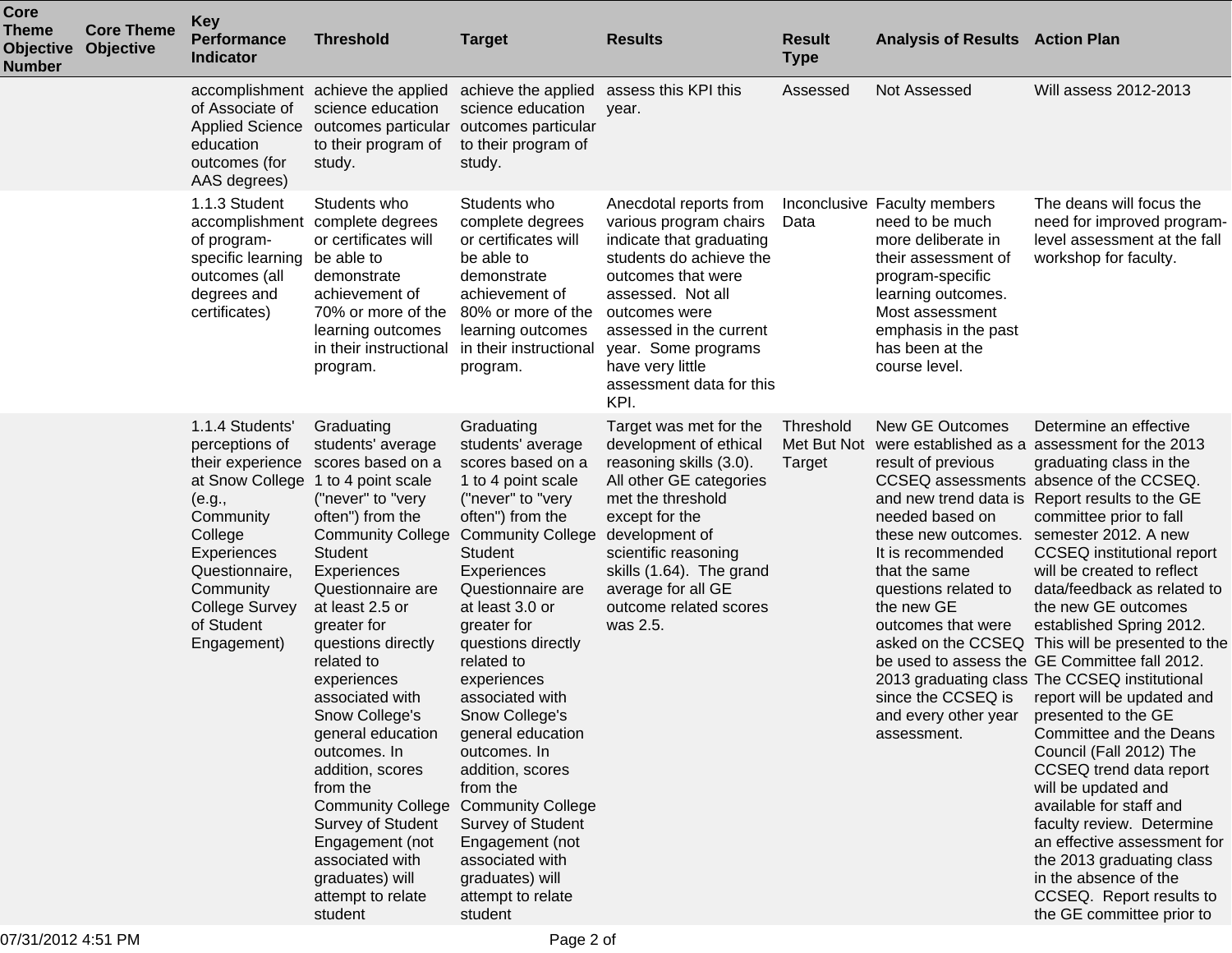| <b>Core</b><br><b>Theme</b><br><b>Objective</b><br><b>Number</b> | <b>Core Theme</b><br><b>Objective</b>                                                            | <b>Key</b><br><b>Performance</b><br><b>Indicator</b>                                                                                                                                                                     | <b>Threshold</b>                                                                                                                                                                                | <b>Target</b>                                                                                                                                                                  | <b>Results</b>                                                                                                                                                                                                                                                                                                                                         | <b>Result</b><br><b>Type</b>       | <b>Analysis of Results Action Plan</b>                                                                                                                                                                                                                                                                                                                                                                                                                                            |                                                                                                                                                                                                                                                                                                                                                                                                                                                                                                                                                                                                                                                                                                                                                |
|------------------------------------------------------------------|--------------------------------------------------------------------------------------------------|--------------------------------------------------------------------------------------------------------------------------------------------------------------------------------------------------------------------------|-------------------------------------------------------------------------------------------------------------------------------------------------------------------------------------------------|--------------------------------------------------------------------------------------------------------------------------------------------------------------------------------|--------------------------------------------------------------------------------------------------------------------------------------------------------------------------------------------------------------------------------------------------------------------------------------------------------------------------------------------------------|------------------------------------|-----------------------------------------------------------------------------------------------------------------------------------------------------------------------------------------------------------------------------------------------------------------------------------------------------------------------------------------------------------------------------------------------------------------------------------------------------------------------------------|------------------------------------------------------------------------------------------------------------------------------------------------------------------------------------------------------------------------------------------------------------------------------------------------------------------------------------------------------------------------------------------------------------------------------------------------------------------------------------------------------------------------------------------------------------------------------------------------------------------------------------------------------------------------------------------------------------------------------------------------|
|                                                                  |                                                                                                  | 1.1.4 Students'<br>perceptions of<br>their experience Outcomes.<br>at Snow College<br>(e.g.,<br>Community<br>College<br>Experiences<br>Questionnaire,<br>Community<br><b>College Survey</b><br>of Student<br>Engagement) | experiences to<br>Snow College's GE                                                                                                                                                             | experiences to<br>Snow College's GE<br>Outcomes.                                                                                                                               | Target was met for the<br>development of ethical<br>reasoning skills (3.0).<br>All other GE categories<br>met the threshold<br>except for the<br>development of<br>scientific reasoning<br>skills (1.64). The grand<br>average for all GE<br>outcome related scores<br>was 2.5.                                                                        | Threshold<br>Met But Not<br>Target | <b>New GE Outcomes</b><br>result of previous<br>needed based on<br>these new outcomes.<br>It is recommended<br>that the same<br>questions related to<br>the new GE<br>outcomes that were<br>2013 graduating class will be updated and<br>since the CCSEQ is<br>and every other year<br>assessment.                                                                                                                                                                                | fall semester 2012. A new<br>were established as a CCSEQ institutional report<br>will be created to reflect<br>CCSEQ assessments data/feedback as related to<br>and new trend data is the new GE outcomes<br>established Spring 2012.<br>This will be presented to the<br>GE Committee fall 2012.<br>The CCSEQ institutional<br>report will be updated and<br>presented to the GE<br>Committee and the Deans<br>asked on the CCSEQ Council (Fall 2012). The<br>be used to assess the CCSEQ trend data report<br>available for staff and<br>faculty review.                                                                                                                                                                                     |
| Core<br>Theme<br>Objective<br>1.2                                | <b>Students</b><br>achieve their<br>intended<br>educational<br>goals at Snow student<br>College. | 1.2.1<br>Persistence<br>rates<br>(comparison of<br>intentions at the<br>time their<br>original<br>application for<br>admission was<br>submitted to the<br>student's actual<br>behavior)                                  | At least 1/3 of the<br>freshman cohort<br>(33%) will persist<br>according to their<br>reported<br>educational intent<br>as captured by the<br>respective fall<br>semester's 3rd<br>Week report. | Greater than 50%<br>of the entering<br>persist according to<br>their reported<br>educational intent<br>as captured by the<br>respective fall<br>semester's 3rd<br>Week report. | Snow College has a five Threshold<br>year-average<br>freshman cohort will persistence rate among<br>Associate degree<br>seeking new freshman<br>students (full-time and<br>part-time) of 46%. The<br>2009 cohort had a 49%<br>persistence rate<br>followed by the 2010<br>cohort of 47%.<br>Persistence was<br>measured as fall to fall<br>enrollment. | Target                             | While the results are<br>Met But Not well above the<br>college's threshold,<br>additional efforts with<br>advising, bottle-neck<br>class availability, and<br>returning student<br>scholarship<br>opportunities will<br>assist the<br>achievement of at<br>least 50% retention.<br>Beginning fall 2012,<br>the college hired<br>additional two-year<br>contract faculty in<br>math and English in<br>order to assuage the<br>lack of general<br>education course<br>availability. | The college will continue its<br>efforts to collect data from<br>non-returning students in<br>order to determine the<br>faculty-driven student major issues for departure<br>as well as those that would<br>influence student<br>persistence. This<br>information will be used in<br>concert with the survival<br>analysis studies.<br>The college will assess<br>comprehensive persistence<br>of freshman cohorts by<br>conducting survival analysis<br>studies on new student<br>cohorts. This analysis will<br>allow the college to analyze<br>persistence/withdrawal over<br>time in an effort to better<br>identify key semesters of<br>departure.<br>The college will continue to<br>collect persistence rates in<br>order to assess the |

influence of new hires and

other initiatives on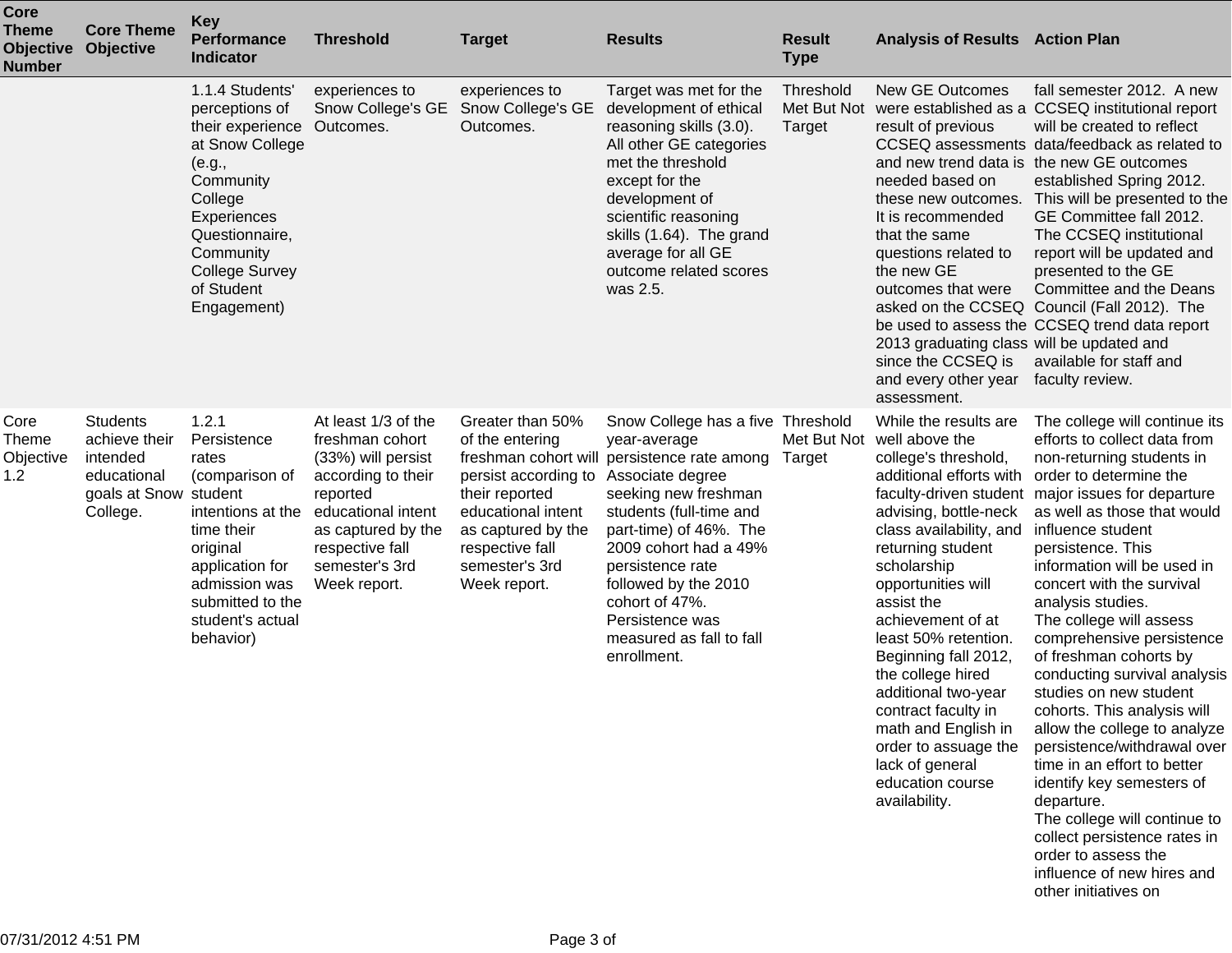| <b>Core</b><br><b>Theme</b><br><b>Objective</b><br><b>Number</b> | <b>Core Theme</b><br>Objective                                                                   | <b>Key</b><br><b>Performance</b><br><b>Indicator</b>                                                                                                                                    | <b>Threshold</b>                                                                                                                                                                                                                                         | <b>Target</b>                                                                                                                                                                                                                     | <b>Results</b>                                                                                                                                                                                                                                                                                                                                         | <b>Result</b><br><b>Type</b>       | <b>Analysis of Results Action Plan</b>                                                                                                                                                                                                                                                                                                                                                                                                                                                                                      |                                                                                                                                                                                                                                                                                                           |
|------------------------------------------------------------------|--------------------------------------------------------------------------------------------------|-----------------------------------------------------------------------------------------------------------------------------------------------------------------------------------------|----------------------------------------------------------------------------------------------------------------------------------------------------------------------------------------------------------------------------------------------------------|-----------------------------------------------------------------------------------------------------------------------------------------------------------------------------------------------------------------------------------|--------------------------------------------------------------------------------------------------------------------------------------------------------------------------------------------------------------------------------------------------------------------------------------------------------------------------------------------------------|------------------------------------|-----------------------------------------------------------------------------------------------------------------------------------------------------------------------------------------------------------------------------------------------------------------------------------------------------------------------------------------------------------------------------------------------------------------------------------------------------------------------------------------------------------------------------|-----------------------------------------------------------------------------------------------------------------------------------------------------------------------------------------------------------------------------------------------------------------------------------------------------------|
| Core<br><b>Theme</b><br>Objective<br>1.2                         | <b>Students</b><br>achieve their<br>intended<br>educational<br>goals at Snow student<br>College. | 1.2.1<br>Persistence<br>rates<br>(comparison of<br>intentions at the<br>time their<br>original<br>application for<br>admission was<br>submitted to the<br>student's actual<br>behavior) | At least 1/3 of the<br>freshman cohort<br>(33%) will persist<br>according to their<br>reported<br>educational intent<br>as captured by the<br>respective fall<br>semester's 3rd<br>Week report.                                                          | Greater than 50%<br>of the entering<br>persist according to<br>their reported<br>educational intent<br>as captured by the<br>respective fall<br>semester's 3rd<br>Week report.                                                    | Snow College has a five Threshold<br>year-average<br>freshman cohort will persistence rate among<br>Associate degree<br>seeking new freshman<br>students (full-time and<br>part-time) of 46%. The<br>2009 cohort had a 49%<br>persistence rate<br>followed by the 2010<br>cohort of 47%.<br>Persistence was<br>measured as fall to fall<br>enrollment. | Target                             | While the results are<br>Met But Not well above the<br>college's threshold,<br>additional efforts with<br>faculty-driven student dashboard, "The<br>advising, bottle-neck<br>class availability, and<br>returning student<br>scholarship<br>opportunities will<br>assist the<br>achievement of at<br>least 50% retention.<br>Beginning fall 2012,<br>the college hired<br>additional two-year<br>contract faculty in<br>math and English in<br>order to assuage the<br>lack of general<br>education course<br>availability. | "bottleneck" courses<br>(summer 2013).<br>Persistence rates will be<br>added to the Snow College<br>SnowPack".<br>Persistence rates will be<br>presented to the Deans<br>Council and other academic<br>leadership fall semester<br>2012.                                                                  |
|                                                                  |                                                                                                  | rates                                                                                                                                                                                   | 1.2.2 Graduation At least 33% (1/3)<br>of Snow College<br>students will<br>graduate within<br>150% of time. This<br>on first-time<br>freshman cohorts<br>as reported to the<br>Integrated Post-<br>Secondary<br><b>Education Data</b><br>System (IPEDS). | Greater than 45%<br>of Snow College<br>students will<br>graduate within<br>150% of time. This<br>on first-time<br>freshman cohorts<br>as reported to<br>Integrated Post-<br>Secondary<br><b>Education Data</b><br>System (IPEDS). | The four-year student-<br>right-to-know graduation<br>rate as reported to<br>IPEDS is 41%. The<br>highest graduation rate<br>information is based information is based was 49% reported for<br>the 2006 cohort.                                                                                                                                        | Threshold<br>Met But Not<br>Target | The addition of new<br>certificate programs,<br>a four-year music<br>degree in commercial<br>music, and an<br>accelerated degree<br>program for<br>concurrent<br>enrollment/high<br>school students will<br>positively influence<br>graduation rates. All spring semester.<br>these programs take<br>effect fall 2012 except<br>for the accelerated<br>degree program<br>which will have full<br>implementation<br>summer/fall 2013.                                                                                        | The college will focus on<br>the implementation of the<br>one-year-degree and<br>accelerated degree<br>programs as they related to<br>improved graduation rates.<br><b>Graduation rates will</b><br>continue to be collected as<br>a part of the IPEDS<br>reporting process.<br>Collection cycle is every |
| 07/31/2012 4:51 PM                                               |                                                                                                  | 1.2.3 Students'<br>perceptions of<br>their                                                                                                                                              | Graduating<br>students' average<br>scores based on a                                                                                                                                                                                                     | Graduating<br>students' average<br>scores based on a<br>Page 4 of                                                                                                                                                                 | CCSEQ averages for<br>student satisfaction with<br>course                                                                                                                                                                                                                                                                                              | <b>Target Met</b>                  | All targets were met<br>except for those<br>associated with                                                                                                                                                                                                                                                                                                                                                                                                                                                                 | The CCSEQ institutional<br>report will be updated and<br>presented to the GE                                                                                                                                                                                                                              |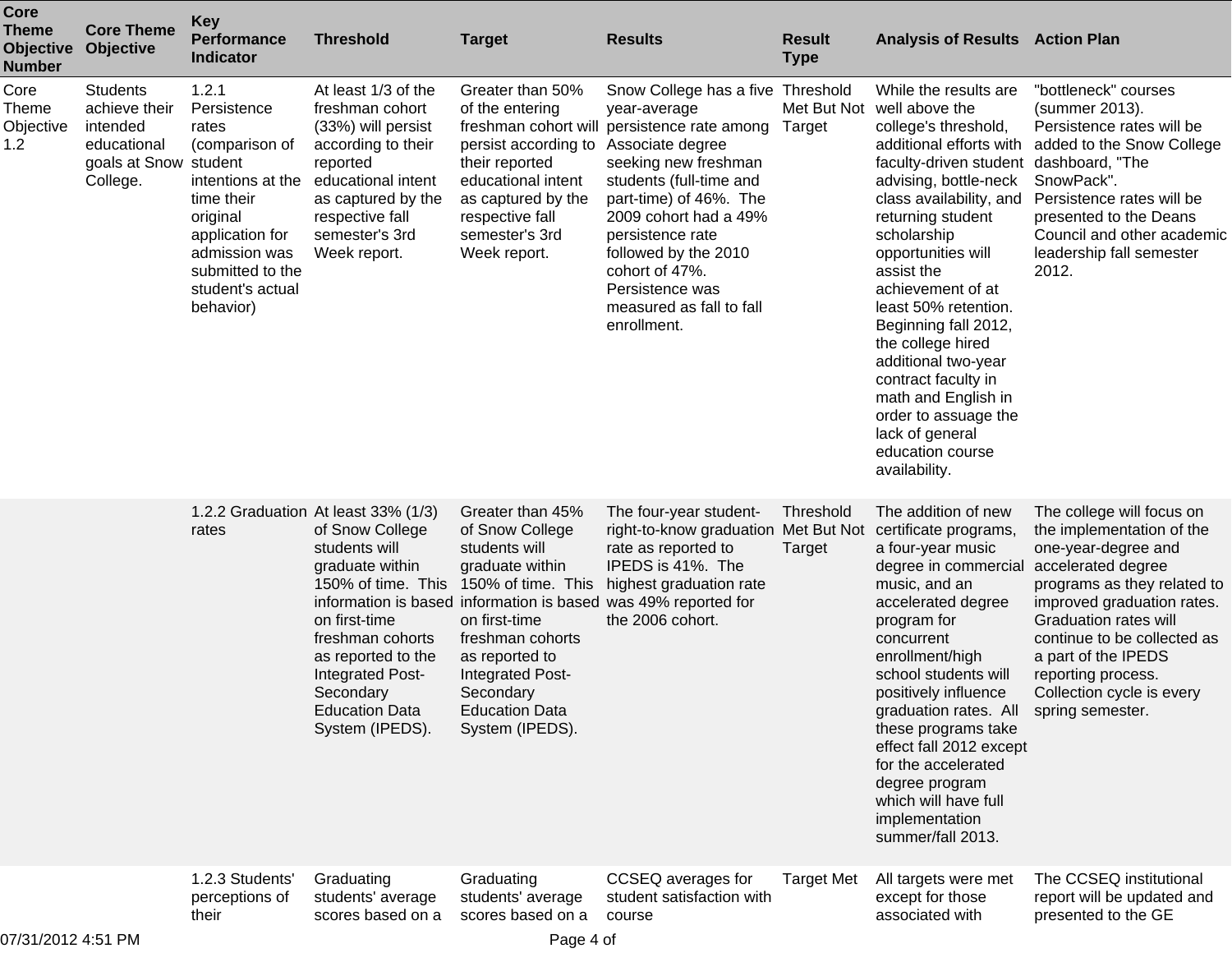| Core<br><b>Theme</b><br><b>Objective</b><br><b>Number</b> | <b>Core Theme</b><br><b>Objective</b>                   | <b>Key</b><br><b>Performance</b><br><b>Indicator</b>                                                                                             | <b>Threshold</b>                                                                                                                                                                                                                                                                                                                                                                                                                                                                                                       | <b>Target</b>                                                                                                                                                                                                                                                                                                                                                                                                                                                                                          | <b>Results</b>                                                                                                                                                                                                                                                                                                                                                                                                                                                                                                                                                        | <b>Result</b><br><b>Type</b> | <b>Analysis of Results Action Plan</b>                                                                                                                                                                                                                                                           |                                                                                                                                                                                                                                                                                                                                                                                                                                                                                                                                                                                                                                                                                                                                                                                                                                                                                                              |
|-----------------------------------------------------------|---------------------------------------------------------|--------------------------------------------------------------------------------------------------------------------------------------------------|------------------------------------------------------------------------------------------------------------------------------------------------------------------------------------------------------------------------------------------------------------------------------------------------------------------------------------------------------------------------------------------------------------------------------------------------------------------------------------------------------------------------|--------------------------------------------------------------------------------------------------------------------------------------------------------------------------------------------------------------------------------------------------------------------------------------------------------------------------------------------------------------------------------------------------------------------------------------------------------------------------------------------------------|-----------------------------------------------------------------------------------------------------------------------------------------------------------------------------------------------------------------------------------------------------------------------------------------------------------------------------------------------------------------------------------------------------------------------------------------------------------------------------------------------------------------------------------------------------------------------|------------------------------|--------------------------------------------------------------------------------------------------------------------------------------------------------------------------------------------------------------------------------------------------------------------------------------------------|--------------------------------------------------------------------------------------------------------------------------------------------------------------------------------------------------------------------------------------------------------------------------------------------------------------------------------------------------------------------------------------------------------------------------------------------------------------------------------------------------------------------------------------------------------------------------------------------------------------------------------------------------------------------------------------------------------------------------------------------------------------------------------------------------------------------------------------------------------------------------------------------------------------|
|                                                           |                                                         | experiences at<br>Snow College<br>(Community<br>Experiences<br>Questionnaire,<br>Community<br><b>College Survey</b><br>of Student<br>Engagement) | to 4 point scale<br>("never" to "very<br>often") from the<br><b>College Student Community College</b><br>Student<br>Experiences<br>Questionnaire are<br>at least 2.5 or<br>greater for<br>questions directly<br>related to their<br>satisfaction with<br>course<br>requirements,<br>overall instruction,<br>preparedness for a<br>4-year degree,<br>preparedness for<br>work, and<br>comprehensive<br>experience. In<br>addition, 80% of<br>students indicate<br>"yes, they would<br>enroll in Snow<br>College again". | to 4 point scale<br>("never" to "very<br>often") from the<br><b>Community College</b><br>Student<br>Experiences<br>Questionnaire are<br>at least 3.0 or<br>greater for<br>questions directly<br>related to their<br>satisfaction with<br>course<br>requirements,<br>overall instruction,<br>preparedness for a<br>4-year degree,<br>preparedness for<br>work, and<br>comprehensive<br>experience. In<br>addition, 90% of<br>students indicate<br>"yes, they would<br>enroll in Snow<br>College again". | requirements was 2.0<br>(students were satisfied<br>"most of the time") and<br>for overall instruction the<br>average was 2.18<br>(students were satisfied<br>"most of the time").<br>Student satisfaction with<br>preparation for 4-year<br>programs was 3.45<br>(target met). Student<br>satisfaction for<br>workforce prep was 3.28<br>(target met). Student<br>satisfaction for their<br>comprehensive Snow<br>College experience was<br>3.62 (target met). In<br>addition, 92% of<br>students indicated they<br>would re-enroll in Snow<br>College (target met). | <b>Target Met</b>            | course and instructor<br>satisfaction. It<br>suggests that<br>students' high<br>approval of the Snow<br>College experience<br>rests with program<br>preparedness<br>(transfer/work) and<br>the out-of-class<br>experience.                                                                       | Committee and the Deans<br>Council (Fall 2012). The<br>CCSEQ trend data report<br>will be updated and<br>available for staff and<br>faculty review. A new<br><b>CCSEQ</b> institutional report<br>will be created to reflect<br>data/feedback as related to<br>the new GE outcomes<br>established Spring 2012.<br>This will be presented to the<br>GE Committee fall 2012.<br>Results of the 2012 CCSEQ<br>will be shared with faculty in<br>order to further address the<br>lower satisfaction ratings for<br>course<br>stimulation/challenge and<br>instructor interaction.<br>Results from course<br>evaluations regarding<br>overall satisfaction with<br>individual courses and<br>instructors will be used to<br>provide more intimate<br>assessment as related to<br>course requirements and<br>instructor activities. Such<br>results can e aggregated by<br>subject matter, program,<br>and school. |
| Core<br>Theme<br>Objective<br>1.3                         | <b>Students</b><br>succeed when rates<br>they transfer. | 1.3.1 Transfer                                                                                                                                   | At least 32% of<br>Snow College<br>students transfer<br>within 150% of time, 150% of time is<br>which is consistent 35% or higher<br>with Snow College's based on a 4-year<br>4-year student-<br>right-to-know<br>transfer rate. This<br>information is based on first-time<br>on first-time<br>freshman cohorts<br>as                                                                                                                                                                                                 | Snow College<br>students who<br>transfer within<br>student-right-to-<br>know average. This most current cohort<br>freshman cohorts<br>as reported to the<br>Integrated Post-                                                                                                                                                                                                                                                                                                                           | Snow College's 4-year<br>student-right-to know<br>transfer rate is 32%<br>which meets the<br>threshold but falls short<br>of the 35% target. The<br>transfer rate for the<br>information is based (2008) was 36% (the<br>highest rate over 4-<br>years).                                                                                                                                                                                                                                                                                                              | Threshold<br>Target          | It is estimated that<br>Met But Not with the addition of<br>workforce ready<br>programs, a 4-year<br>program in<br>Commercial Music,<br>and an accelerated<br>degree initiative<br>involving concurrent<br>enrollment students,<br>the transfer rate will<br>stay the same or<br>decrease to the | Internally, the college will<br>report transfer rates to<br>include students who<br>graduate and transfer as<br>well as those that simply<br>transfer. This information<br>will follow the same 4-year-<br>right-to-know, 150% of time<br>format as IPEDS.<br>Transfer rate threshold and<br>target will be assessed in<br>lieu of graduation rates,<br>which according to the                                                                                                                                                                                                                                                                                                                                                                                                                                                                                                                               |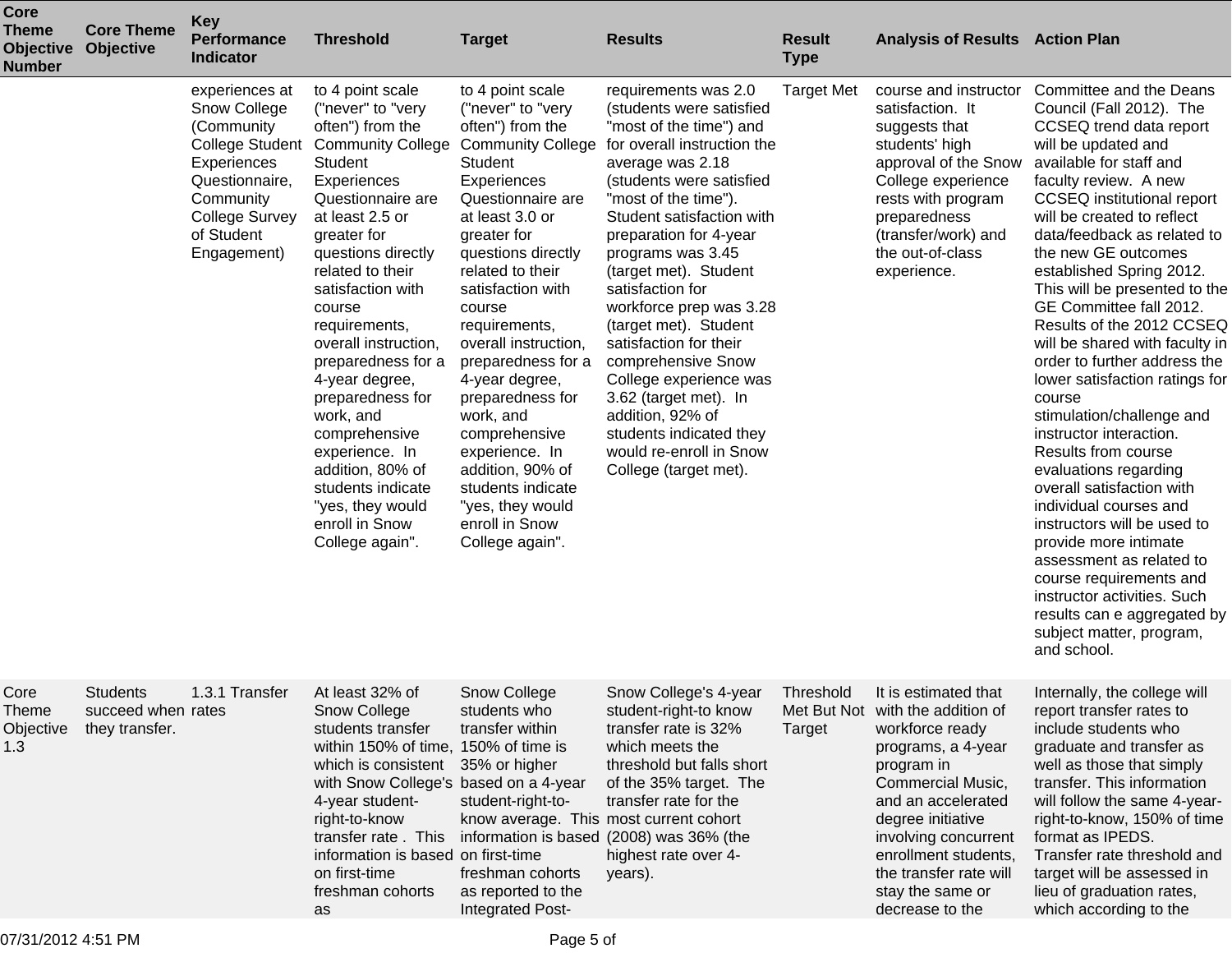| <b>Core</b><br><b>Theme</b><br><b>Objective</b><br><b>Number</b> | <b>Core Theme</b><br>Objective                          | <b>Key</b><br><b>Performance</b><br>Indicator | <b>Threshold</b>                                                                                                                                                                                                                                                                                                                                       | <b>Target</b>                                                                                                                                                                                                                                                                                                                                    | <b>Results</b>                                                                                                                                                                                                                                                                 | <b>Result</b><br><b>Type</b> | <b>Analysis of Results Action Plan</b>                                                                                                                                                                                                                                                                                                                                                                                                                                                                                                            |                                                                                                                                                                                                                                                                                                                                                                                                                                           |
|------------------------------------------------------------------|---------------------------------------------------------|-----------------------------------------------|--------------------------------------------------------------------------------------------------------------------------------------------------------------------------------------------------------------------------------------------------------------------------------------------------------------------------------------------------------|--------------------------------------------------------------------------------------------------------------------------------------------------------------------------------------------------------------------------------------------------------------------------------------------------------------------------------------------------|--------------------------------------------------------------------------------------------------------------------------------------------------------------------------------------------------------------------------------------------------------------------------------|------------------------------|---------------------------------------------------------------------------------------------------------------------------------------------------------------------------------------------------------------------------------------------------------------------------------------------------------------------------------------------------------------------------------------------------------------------------------------------------------------------------------------------------------------------------------------------------|-------------------------------------------------------------------------------------------------------------------------------------------------------------------------------------------------------------------------------------------------------------------------------------------------------------------------------------------------------------------------------------------------------------------------------------------|
| Core<br>Theme<br>Objective<br>1.3                                | <b>Students</b><br>succeed when rates<br>they transfer. | 1.3.1 Transfer                                | reported to the<br>Integrated Post-<br>Secondary Data<br>System (IPEDS).<br>The transfer rate<br>excludes students<br>who graduate and<br>transfer. Graduates graduation rate<br>are counted in the<br>graduation rate<br>allowing for the<br>transfer rate to<br>represent only<br>those students who<br>transfer without a<br>degree.                | Secondary Data<br>System (IPEDS).<br>The transfer rate<br>excludes students<br>who graduate and<br>are counted in the<br>allowing for the<br>transfer rate to<br>represent only<br>those students who<br>transfer without a<br>degree.                                                                                                           | Snow College's 4-year<br>student-right-to know<br>transfer rate is 32%<br>which meets the<br>threshold but falls short<br>transfer. Graduates of the 35% target. The<br>transfer rate for the<br>most current cohort<br>(2008) was 36% (the<br>highest rate over 4-<br>years). | Threshold<br><b>Target</b>   | benefit of Snow<br>Met But Not College's graduation<br>graduates and<br>transfer students in<br>their reporting.<br>Hence, despite the<br>fact that many Snow<br>College graduates<br>transfer, the IPEDS<br>transfer rate only<br>includes those<br>students that transfer<br>without a degree. As<br>the aforementioned<br>degrees unfold over<br>the next few years,<br>the college estimates<br>an increase in<br>graduates to the<br>detriment of transfer<br>only students. New<br>thresholds and<br>targets may need to<br>be established. | IPEDS system is a<br>separate/distinct reporting<br>rate. IPEDS excludes (higher graduation rates will<br>result in lower transfer<br>rates).<br>Transfer rates will continue<br>to be collected and reported<br>according to the IPEDS<br>reporting cycle which is<br>every spring semester.                                                                                                                                             |
|                                                                  |                                                         | 1.3.2<br>Performance<br>after transfer        | Greater than 50%<br>of transfer students<br>are successful at<br>their transfer<br>institution as<br>expressed by the<br>following factors:<br>(1) first-transfer<br>term GPA of 2.0 or<br>higher, $(2)$<br>cumulative GPA of<br>2.5 or higher, (3) 4-<br>year degree<br>achievement, (4)<br>enrollment in<br>graduate or<br>professional<br>programs. | At least 70% of<br>transfer students<br>are successful at<br>their transfer<br>institution as<br>expressed by the<br>following factors:<br>(1) first-transfer<br>term GPA of 2.0 or<br>higher, (2)<br>cumulative GPA of<br>2.5 or higher, (3) 4-<br>year degree<br>achievement, (4)<br>enrollment in<br>graduate or<br>professional<br>programs. | A four-year cohort<br>average of students<br>first-term GPA success<br>is 77%, cumulative GPA<br>success is 74%, and 4-<br>year degree or higher<br>achievement is 53%.                                                                                                        | <b>Target Met</b>            | Both the cohort and<br>4-year average<br>analysis of Snow<br>College students<br>transferring to USHE<br>institutions display<br>first-year GPA,<br>cumulative GPA, and<br>4-year or higher<br>degree attainment<br>above threshold and<br>target levels.                                                                                                                                                                                                                                                                                         | With the implementation of<br>DegreeWorks, Snow<br>College will begin to obtain<br>transfer success<br>information for students<br>who move to institutions<br>outside the Utah system<br>(nationwide). Collection on<br>previous cohorts should<br>begin by spring 2013.<br>Performance transfer<br>results will be aggregated<br>by school and program and<br>reported to appropriate<br>faculty leadership for<br>program improvement. |
| Core<br><b>Theme</b>                                             | <b>Students</b><br>succeed in                           | 1.4.1 Licensure<br>and certification          | 70% or more<br>students                                                                                                                                                                                                                                                                                                                                | 80% or more<br>students                                                                                                                                                                                                                                                                                                                          | 75% of all students                                                                                                                                                                                                                                                            | Threshold                    | Not all students in                                                                                                                                                                                                                                                                                                                                                                                                                                                                                                                               | Identify single point of<br>passed licensure and/or Met But Not every course take the contact for licensure and                                                                                                                                                                                                                                                                                                                           |

07/31/2012 4:51 PM Page 6 of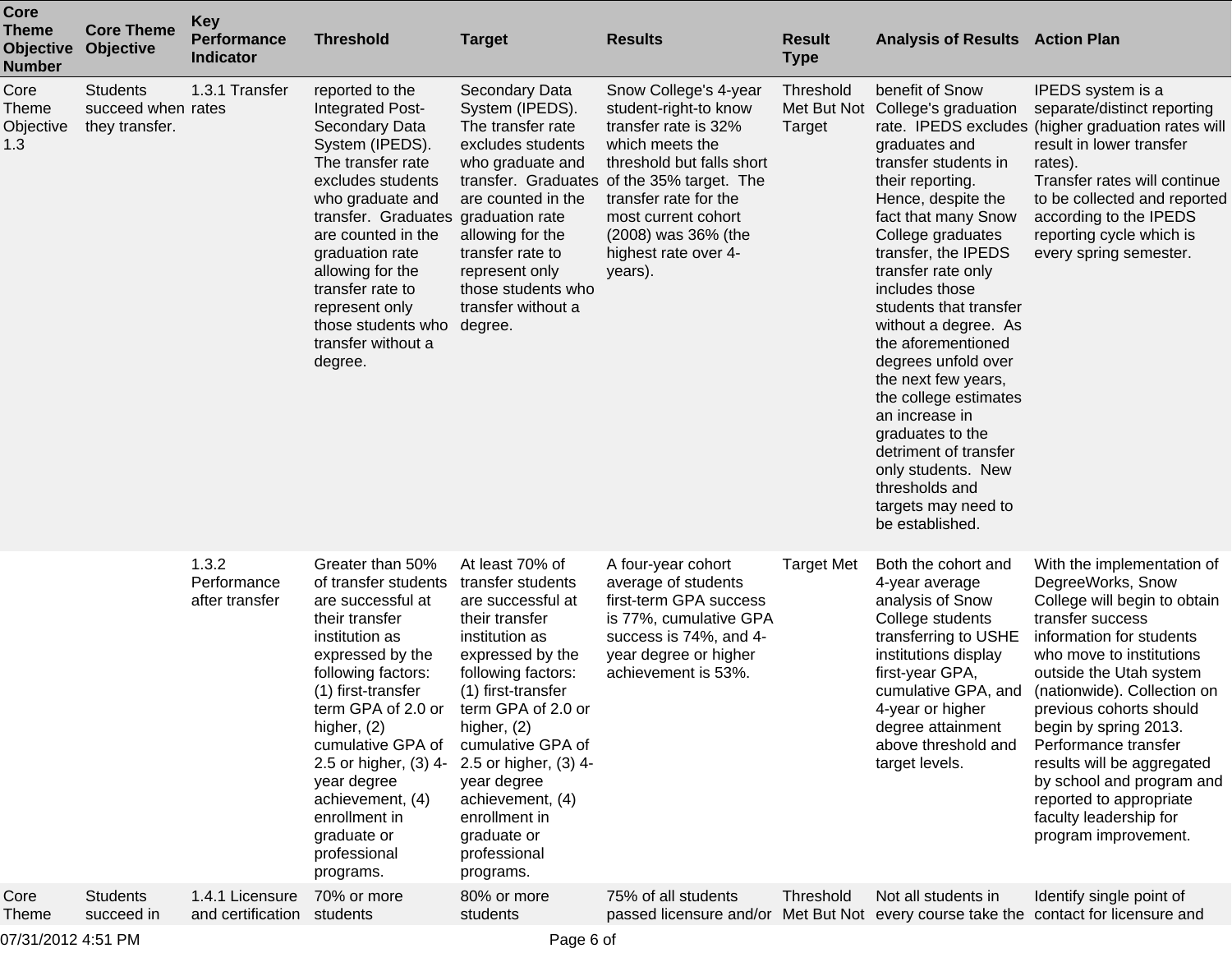| Core<br><b>Theme</b><br><b>Objective</b><br><b>Number</b> | <b>Core Theme</b><br><b>Objective</b>                                                    | <b>Key</b><br><b>Performance</b><br><b>Indicator</b>                                                                       | <b>Threshold</b>                                                                                                                                                                                                                                    | <b>Target</b>                                                                                                                                                                                                                                       | <b>Results</b>                                                                                                                                                                                                                                                                                                                      | <b>Result</b><br><b>Type</b> | <b>Analysis of Results Action Plan</b>                                                                                                                                                                                                                                                             |                                                                                                                                                                                                                                                                                       |
|-----------------------------------------------------------|------------------------------------------------------------------------------------------|----------------------------------------------------------------------------------------------------------------------------|-----------------------------------------------------------------------------------------------------------------------------------------------------------------------------------------------------------------------------------------------------|-----------------------------------------------------------------------------------------------------------------------------------------------------------------------------------------------------------------------------------------------------|-------------------------------------------------------------------------------------------------------------------------------------------------------------------------------------------------------------------------------------------------------------------------------------------------------------------------------------|------------------------------|----------------------------------------------------------------------------------------------------------------------------------------------------------------------------------------------------------------------------------------------------------------------------------------------------|---------------------------------------------------------------------------------------------------------------------------------------------------------------------------------------------------------------------------------------------------------------------------------------|
| Objective<br>1.4                                          | the workforce pass rates<br>when they<br>find<br>employment<br>in their<br>chosen field. |                                                                                                                            | successfully pass<br>licensure and/or<br>certification exams<br>related to their<br>specific field of<br>study                                                                                                                                      | successfully pass<br>licensure and/or<br>certification exams<br>related to their<br>specific field of<br>study                                                                                                                                      | certication exams                                                                                                                                                                                                                                                                                                                   | Target                       | encourage more<br>students to take the<br>exams. We know we<br>are missing some<br>licensure and<br>certication data, so<br>we are creating a<br>mechanism to<br>capture all licensure<br>and certication<br>attempts which will<br>give us a better<br>picture of total<br>student to exam ratio. | exams, so we need to certifcation data. Create<br>database to gather and<br>analyze the information.<br>Promote the importance of<br>licensure and certification to<br>all students in appropriate<br>programs. Verify that exam<br>expectations are included in<br>course curricula. |
|                                                           |                                                                                          | 1.4.2 Job<br>placement rates                                                                                               | 75% of students<br>will find a job within<br>6 months.                                                                                                                                                                                              | 95% of students<br>desire to go to work desire to go to work with graduation in<br>will find a job within<br>6 months.                                                                                                                              | 414 students were<br>graduating and who graduating and who surveyed in connection<br>Richfield and Ephraim in<br>May 2012. This quick<br>snapshot of the<br>graduating class<br>showed that 21%<br>indicated that they were<br>still seeking<br>employment. 79% had                                                                 | Threshold<br>Target          | Last year's results<br>Met But Not were based on<br>unverified scattered<br>year are based on<br>students who were<br>verified as having<br>graduated.                                                                                                                                             | <b>Career Services has</b><br>identified those students in<br>the 21% bracket and will<br>data. The results this continue to be a resource<br>and referral agent in their<br>job search so we may reach<br>that goal by November<br>2012.                                             |
|                                                           |                                                                                          | 1.4.3 Employer<br>satisfaction with<br>graduates                                                                           | Of those employers<br>in the 6-county<br>service area who<br>employ Snow<br>College graduates,<br>75% will say they<br>are "likely, very<br>likely, or extremely<br>likely" to hire again<br>Snow College<br>graduates for their<br>employee needs. | Of those employers<br>in the 6-county<br>service area who<br>employ Snow<br>College graduates,<br>85% will say they<br>are "likely, very<br>likely, or extremely<br>likely" to hire again<br>Snow College<br>graduates for their<br>employee needs. | Some 131 employers<br>who do do employ Snow Met But Not anecdotal reports that continue to survey<br>College graduates or<br>interns were surveyed in<br>the 6-county service<br>area and 85% said they<br>were "likely, very likely,<br>or extremely likely" to<br>use Snow College again<br>for their employee<br>training needs. | Threshold<br>Target          | The results confirmed Career services will<br>employers shared<br>with Snow College<br>employees. In the<br>future, we will create<br>a survey which<br>differentiates between aware of continuous<br>graduates and<br>interns.                                                                    | employers annually to<br>measure employer<br>satisfaction and report<br>results to academic VP and<br>deans so they may be<br>improvement needs.                                                                                                                                      |
| Core<br><b>Theme</b><br>Objective<br>1.5                  | Exiting<br>students are<br>satisfied with<br>the services<br>provided by<br>the          | 1.5.1 Students'<br>perceptions of<br>their experience<br>at Snow College<br>(Community<br>College Student often") from the | Graduating<br>students' average<br>scores based on a<br>1 to 4 point scale<br>("never" to "very                                                                                                                                                     | Graduating<br>students' average<br>scores based on a<br>1 to 4 point scale<br>("never" to "very<br>often") from the                                                                                                                                 | CCSEQ average scores Target Met<br>for student satisfaction<br>with student<br>support/administrative<br>services was 3.29<br>(target met). Students                                                                                                                                                                                |                              | Results from the<br>SENSE survey's<br>advising module are<br>currently being<br>analyzed.                                                                                                                                                                                                          | A new CCSEQ institutional<br>report will be created to<br>reflect data/feedback as<br>related to the new GE<br>outcomes established<br>Spring 2012. This will be                                                                                                                      |